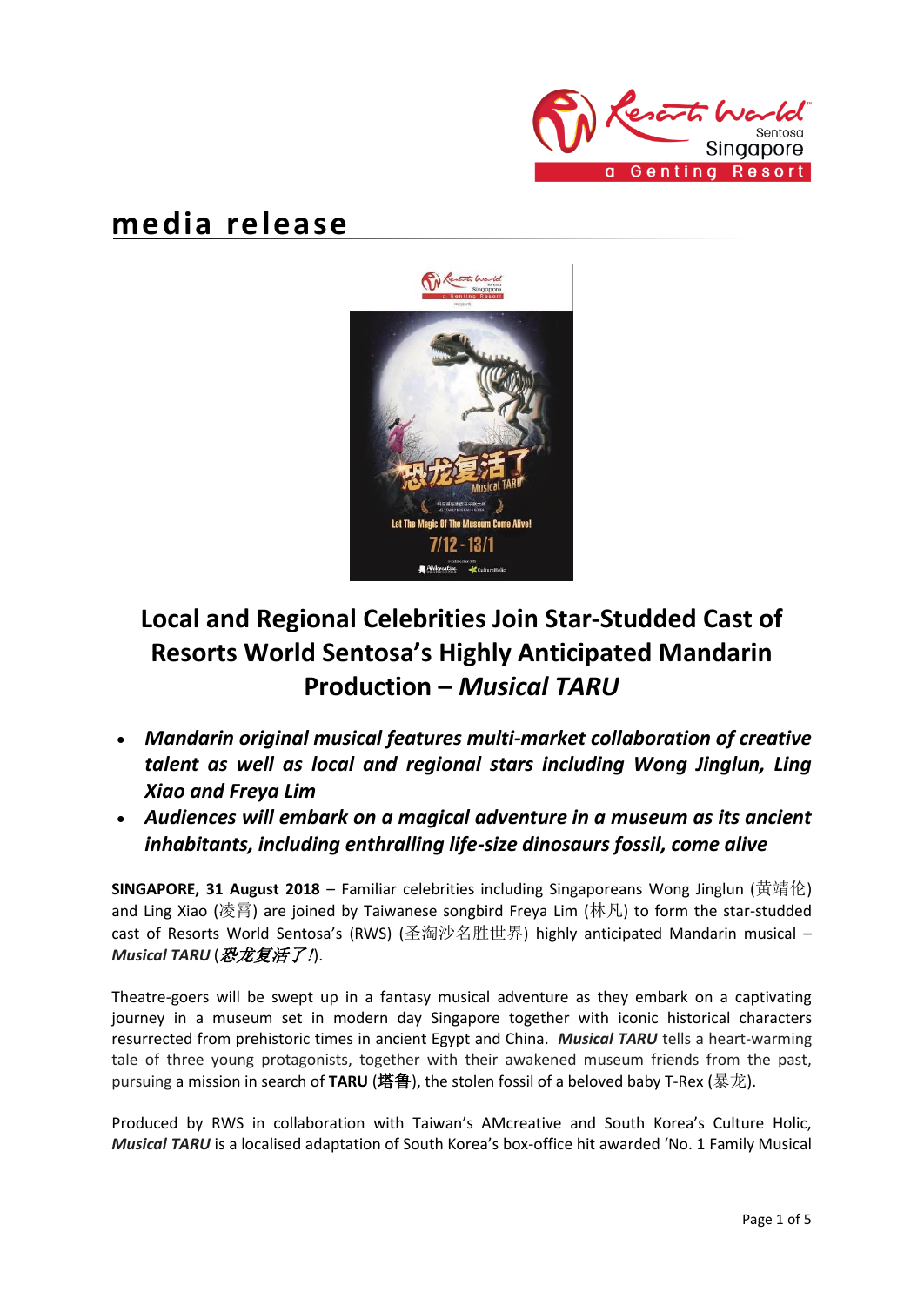in Korea' (韩国最佳家庭音乐剧大奖) by Arts Council Korea (韩国文化艺术委员会) and will make its regional premier in Resorts World Theatre (名胜世界剧场) on 7 December 2018.

Fuelled by the curiosity to discover more about a natural history museum's latest attraction – a rare and fascinating pair of mother-and-child T-Rex fossils – three young protagonists, Nali (崔娜莉), Gao Feng (崔高峰) and Da Fa (吴大发) found themselves on an unexpected journey during a mysterious lunar eclipse. Striking up an unlikely camaraderie with the museum's resurrected residents – Tila (提 菈), the protective mother T-Rex; Cleopatra (克丽欧佩特拉) the beautiful and vivacious ancient Egypt matriarch; and Mummy (木乃伊), a suave sidekick of Cleopatra – the intrepid trio traversed through familiar Singapore landmarks such as Bukit Timah Hill and Changi Point as they joined forces to recover baby T-Rex **TARU**'s stolen fossils.

## **Star-studded local and regional cast in this magical theatrical production**

Multi-talented Taiwan-based Singaporean singer and actor Wong Jinglun, who rose to regional stardom as the most popular contestant in Taiwanese hit-televised singing competition *One Million Star (超級星光大道)*, marking his next theatrical milestone as Da Fa, the aspiring archaeologist who leads the search for **TARU**. Expressing his excitement: "When I received the invitation to be part of this musical, I was elated! Not only does the musical take place in Singapore, which gives me the chance to perform for my fellow Singaporeans, I will also be joined by another outstanding artist, Freya, making it an even more delightful collaboration. Freya is one of the female singers I greatly admire, and I frequently listen to her songs. Having the opportunity to work with her, as well as return to Singapore to perform is something I really look forward to and am excited for."

On the potential challenges that he may face, Jinglun added: "For the upcoming musical, dancing will likely be my greatest challenge. For most of my performances, I rarely dance. I will require more training in this area. Nonetheless, I will give it my very best onstage to ensure everything is perfect. Audiences can, therefore, look forward to a wonderful performance!"

Freya Lim (林凡), acclaimed Taiwanese singer with numerous awards under her belt, assumes the stage role of Cleopatra, one of the museum's alluring resurrected denizens. Having recently concluded an earlier theatrical stint, she shared: "I am very glad that right after my involvement in a musical in the early part of this year in Taiwan, I can work on another musical in the second half of the year! This is my maiden overseas live theatrical project, and also my first attempt in being part of a multi-market collaboration with over 30 shows. This, indeed, is my greatest performing challenge yet!"

Joining both renowned stars is Ling Xiao (凌霄), a local award-winning veteran singer with heavy involvement in nurturing Singapore's local music scene and over 100 albums to his credits, who plays the museum's irascible and comedic Curator (馆长). He says of his breakthrough theatrical role: "I am looking forward to working with the Taiwan artistes! In this musical, I have to act, sing, dance, and, this to me, is a challenge. However, I am determined to play this role well and not let my fans down!"

## **First-ever three-market collaboration**

The first-ever three-market theatrical collaboration between Singapore, Taiwan and South Korea, *Musical TARU* reflects RWS' ongoing efforts to explore new and dynamic ways to create and refresh its offerings for visitors of all ages and interests.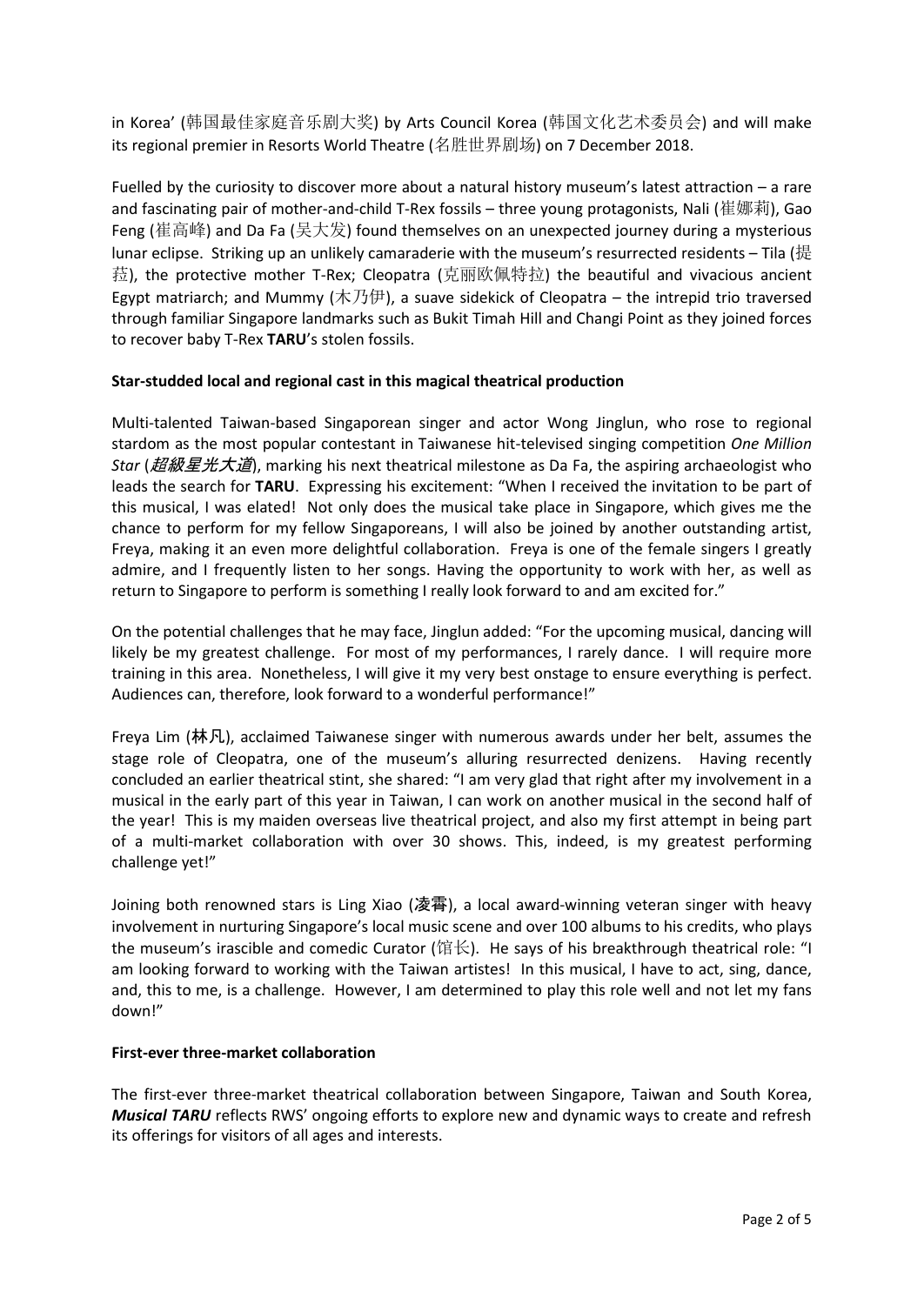Locally adapted from a 2016 hit production from South Korea, it also incorporates ingenious puppetry from South Korea. With the creative support and direction from Taiwan's AMcreative, *Musical TARU* is a musical extravaganza to behold.

Poised to thrill and enthrall viewers of all ages and interests, the fantastical story of modern-day adventurers-meet-prehistoric dinosaurs and ancient Egyptian icons marries action with emotions, making it a not-to-be-missed visual spectacle for the entire family. Featuring not only a slew of energetic dance numbers, enchanting music, arresting visuals made possible through elaborate stage sets and props, but also creative life-sized dinosaur fossil puppetry and intricate costuming; *Musical TARU* is filled with heart-warming and hilarious moments that will tug and tickle at heartstrings, celebrating a mother's love and the pursuit of one's dreams.

From now till 23 September 2018, theatre goers get to enjoy a 'Bring your child for free' promotion, where they can receive one complimentary children ticket with the purchase of one adult ticket for the show dates during December. Terms and conditions apply.

| <b>WHAT:</b>     | Musical TARU (恐龙复活了!)                                                                      |
|------------------|--------------------------------------------------------------------------------------------|
|                  | (http://www.rwsentosa.com/musicaltaru)                                                     |
| <b>WHEN:</b>     | Premieres on 7 December 2018, Friday, and running till 13 January 2019, Sunday, for        |
|                  | 31 shows on selected nights at 8pm and selected weekends' matinees at 2pm                  |
| <b>DURATION:</b> | 80 minutes (without intermission)                                                          |
| LANGUAGE:        | Mandarin (with English surtitle)                                                           |
| <b>WHERE:</b>    | Resorts World Theatre, Resorts World Sentosa                                               |
| <b>TICKETS:</b>  | Tickets are priced at S\$38, S\$58, S\$78, S\$88 and S\$108. Prices exclude SISTIC booking |
|                  | fees and handling charges. Tickets can be purchased via: (65) 6348 5555                    |
|                  | www.sistic.com.sg   Resorts World Theatre Box Office                                       |

- Ends -

### **ABOUT RESORTS WORLD SENTOSA**

Resorts World Sentosa (RWS), Asia's premium lifestyle destination resort, is located on Singapore's resort island of Sentosa. Spanning 49 hectares, RWS is home to world-class attractions including Universal Studios Singapore, S.E.A. Aquarium, the Maritime Experiential Museum, Dolphin Island and Adventure Cove Waterpark. Complementing the adventure and adrenaline of its theme parks and attractions are six unique luxury hotels, the world-class Resorts World Convention Centre, a casino and the Asian flagship of a world-renowned destination spa. RWS offers award-winning dining experiences and exciting cuisine from around the world across its many renowned celebrity chef restaurants, establishing itself as a key player in Singapore's vibrant and diverse dining scene and a leading gourmet destination in Asia for epicureans. The integrated resort also offers world-class entertainment, from original resident productions to concerts and public shows such as Crane Dance and Lake of Dreams. RWS has been named "Best Integrated Resort" since 2011 for seven consecutive years at the TTG Travel Awards which recognises the best of Asia-Pacific's travel industry.

RWS is wholly owned by Genting Singapore, a company of the Genting Group. For more information, please visi[t www.rwsentosa.com.](http://www.rwsentosa.com/)

1 / ResortsWorldatSentosa **& @** @ rwsentosa #RWSMusicalTARU [www.rwsentosablog.com](http://www.rwsentosablog.com/)

**MEDIA CONTACTS**

**Resorts World Sentosa** Danny Cham

**Ogilvy Public Relations (for Resorts World Sentosa)** Joy Francisco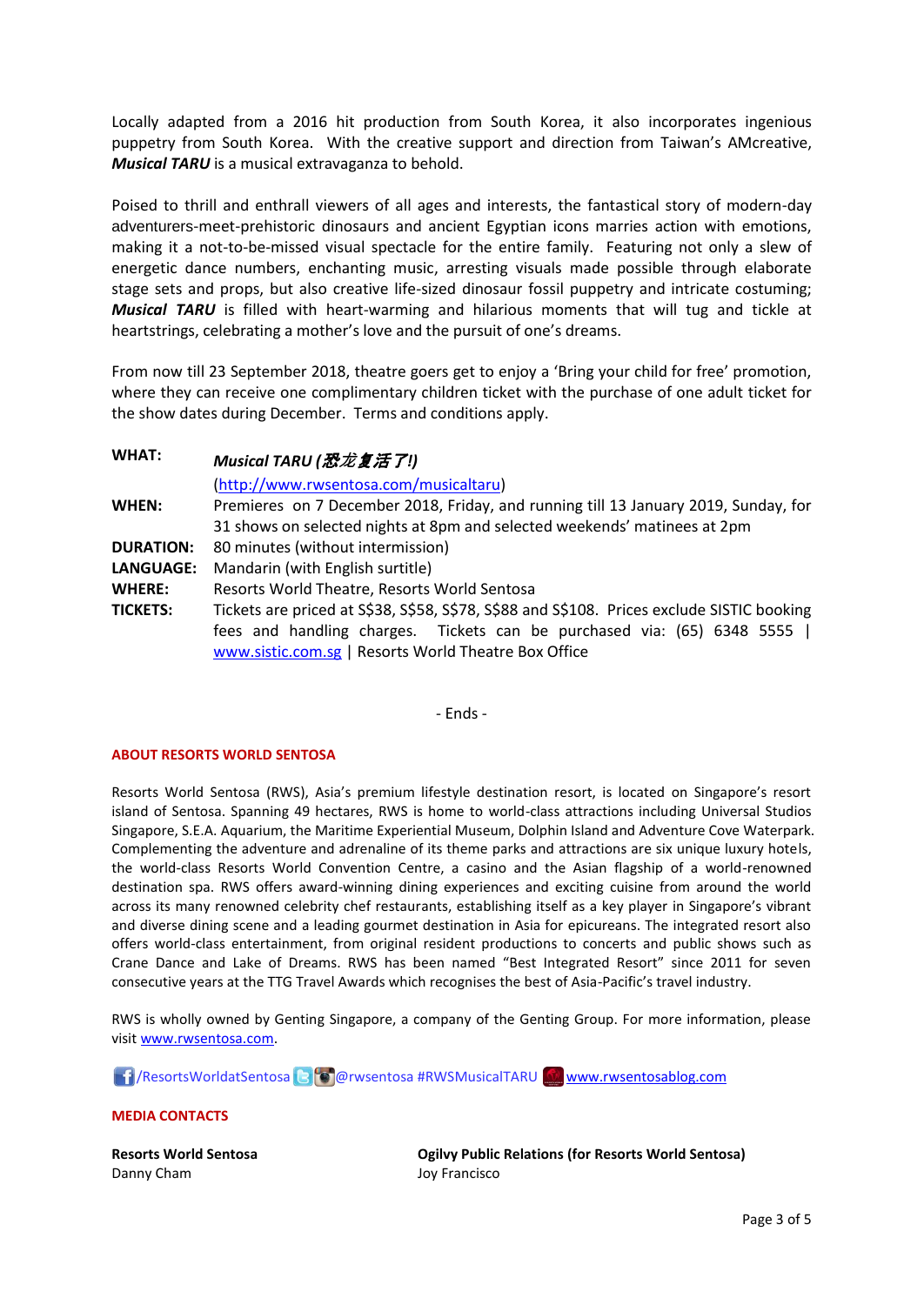Tel: +65 6577 9758 Email: [danny.cham@RWSentosa.com](mailto:danny.cham@RWSentosa.com) Tel: +65 6213 7842 Email[: joy.francisco@ogilvy.com](mailto:joy.francisco@ogilvy.com)

#### **EDITORS' NOTES**

- 1. Please use the following photograph captions for visuals.
- *2.* High resolution images can be downloaded from link[: https://app.box.com/v/MusicalTARU.](https://app.box.com/v/MusicalTARU)
- 3. Image is to be attributed to: *Resorts World Sentosa (*圣淘沙名胜世界*)*



Caption: Singaporean Wong Jinglun (黄靖伦), takes on the role of Da Fa, (吴大发), the aspiring archaeologist, in Resorts World Sentosa's (圣淘沙名胜世界) highly anticipated year-end Mandarin musical – *Musical TARU* (恐龙复活了*!*).

#### Biography:

A Taiwan-based Singaporean singer and actor, Jinglun started his foray into the industry by participating in Singapore Mediacorp's talent show, Project Superstar (绝对 Superstar). He went on to take part in Season 3 of 'One Million Star' (超級星光大道) in Taiwan. Jinglun won the sixth position in the competition and was voted the most popular contestant. His debut album, 'Jing's Note', was released in Taiwan in 2008 and was a great success in Taiwan selling over 45,000 copies.

Caption: Taiwanese songbird Freya Lim (林凡), assumes the role of Cleopatra (克丽欧佩特拉) in Resorts World Sentosa's (圣淘沙名胜 世界) highly anticipated year-end Mandarin musical – *Musical TARU* (恐龙复活了*!*).

Biography:

A Taiwanese singer who was born in Taipei with family lineage in Malaysia, Penang, Freya released her first album titled "Freya" in year 2000. Awarded Singapore's 8<sup>th</sup> Singapore Hit Awards (新加坡金 曲奖) as Upcoming Artist in 2001, she released her 2<sup>nd</sup> album "都是 他" in the same year. In 2002, she hosted the radio FM98.9 programme "娱乐飞行船", and released her 3<sup>rd</sup> album "非爱不可". Freya performed her  $1^{st}$  theatrical show "爱情里程" in year 2009. She was subsequently nominated for 'Best Mandarin Female Singer' in Taiwan's 22<sup>nd</sup> Golden Melody Awards (金曲獎) with her song ~ "眼 泪流回去" in 2011. Having released more than six albums to date, Freya was awarded 'hito K Song award' in 2015 for her song titled "明明爱你".

Caption: Singaporean Ling Xiao (凌霄), plays the museum's Curator (馆长) in Resorts World Sentosa's (圣淘沙名胜世界) highly anticipated year-end Mandarin musical - Musical TARU (恐龙复活 了*!*).

Biography: